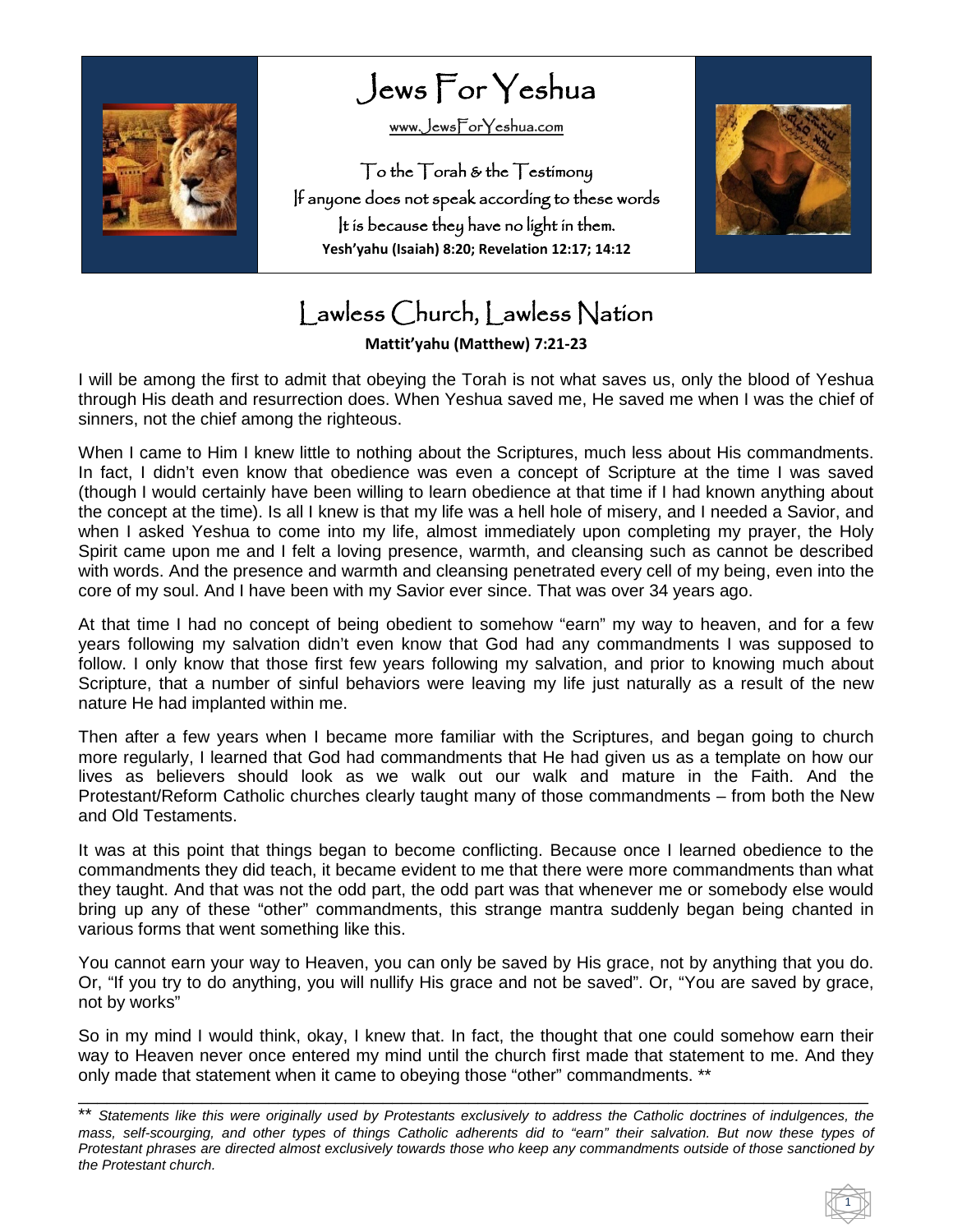Protestants obviously "did" acts of obedience to many of His commandments, and they did not consider this as some kind of nullification of His Grace. In fact, concerning the commandments they did uphold they would say that you are once saved always saved, and say that there is nothing that you can do to lose your salvation. It was only if you tried to obey these "other" commandments that His grace would somehow be nullified placing your soul in mortal danger.

And they would say things like, well, that is the Old Testament. Keeping the Old Testament Law nullifies His grace. We only keep the New Testament commandments.

Well isn't obeying the New Testament commandments "doing" something. So how is it that "doing" some act of obedience in the New Testament doesn't nullify one's salvation, but "doing" some act of obedience in the Old does?

Isn't tithing an Old Testament Law? How about loving "the LORD your God with all your mind, soul, and strength", and "Loving your neighbor as yourself"? What about not practicing witchcraft, or engaging in homosexual acts. Not cursing the deaf, or not changing your neighbor's boundary marker?

Well, we will do it if it is an Old Testament Law repeated in the New Testament.

Tithing is in the New Testament? Can you show me where that verse it at? Well hold it, you teach against cross-dressing – that is not in the New Testament.

And what about God's Feasts, what is wrong with celebrating those?

"Oh, that was only for the Jews, we are not under that". Well, Christmas (the ancient Saturnalia festival and birthday of Mithras) and Easter (originally the celebration of Ishtar a murderous, sexually perverted fertility goddess) were originally only for the pagans \*\*, you believe you are under that?

I can show you God's Feasts in the Bible, can you show me where in the Bible God commands you to celebrate Christmas and Easter? What day He commanded them to be observed on? How many days they are to be observed? The new names He gave them to change them from the Saturnalia festival and Ishtar, to Christ-mass and Easter?

I know beyond a shadow of a doubt that I was saved long before I knew anything about obedience. Your Protestant doctrine teaches that once a person is saved, they are saved forever and can do nothing to lose their salvation. But yet you say that if I keep God's Feasts, that I will nullify His grace by this and go to Hell? But that if you keep the pagan holidays Christianized by the Catholic church, that His grace will continue to shine upon you, and you will enter in with Jesus into glory?

Is it the same with pigmeat then? If I choose to eat kosher, will this displease God also? While on the other hand if you consume whatever animal your flesh craves, this will be pleasing to Him? You say you can eat anything, but yet in Acts 15, it states that the Gentiles coming to Faith are forbidden to eat things that have been strangled, and flesh that still has the blood in it. So clearly you cannot eat just anything. In fact, it is very likely that you do, or will eventually, avoid eating salt, sugar, and/or hydrogenated oils. You may even avoid eating peas, even though according to your belief, you can eat anything.

Well, anything includes all the above, as well as bats, rats, cats, maggots, flies, spiders, and scorpions.

These are the kinds of conversations I would end up in, but yet they would continue to follow the Protestant/Reform Catholic way because that is what everybody else is doing, therefore it must be right (obeying **Shemot (Exodus) 23:2** would have protected them from this kind of reasoning). But the contradictions are clear.

2

<sup>\*\*</sup> *Christmas was originally the ancient Saturnalia festival and birthday of the pagan god Mithras, and Easter originally the celebration of Ishtar, a murderous, sexually perverted, fertility goddess.*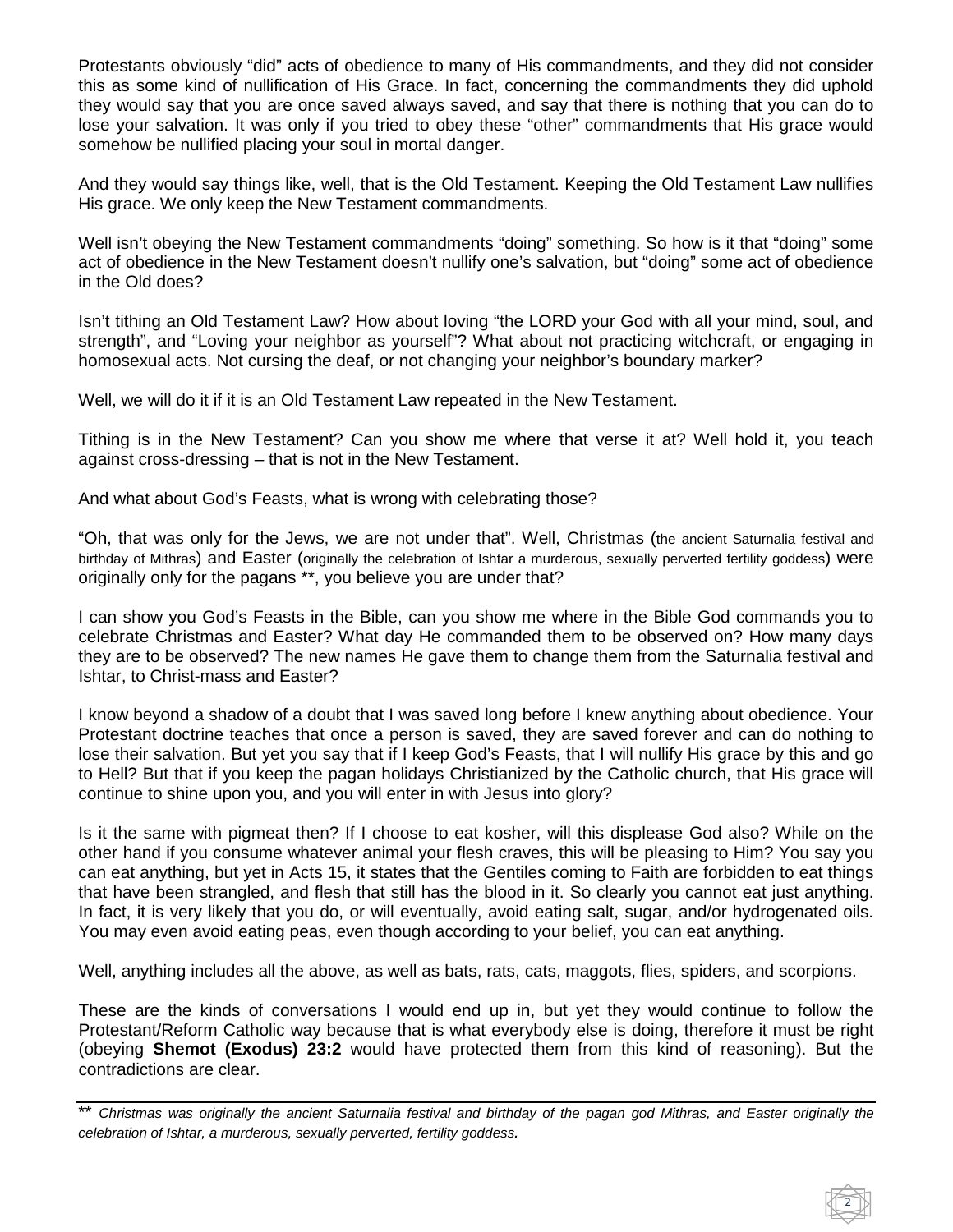But yet in Protestantism, much more of God's law was kept in early America than what is kept now. In early America, Divorce was almost unheard of (less than 5% of the population vs more than 50% today) and divorcees and fornicators were shunned. Homosexuality was considered a mental illness, and homosexuality and adultery felony offenses.

The bed in marriage was a sacred place for making children, today Christian couples practice oral and anal sex, which in early America was also a felony offense. And though they did not keep the  $7<sup>th</sup>$  day Sabbath, they were faithful to keep Sunday as a Sabbath.

In early America among the Puritans, Christmas, due to its pagan origins, was actually against the law to celebrate, and if I understand correctly, Easter was referred to as Passover and did not include bunnies and eggs, even though it was kept on the same day as Easter (double check me on this point).

Likewise, women were not allowed to lead a congregation. Men and women dressed modestly, and women, like their Christian ancestors, had long hair and covered their heads. No believer tattooed their bodies, most Christian men grew their beards, abortion was inconceivable, *and our nation prospered*.

That's right. The more of His Law we kept as a nation, the more our nation prospered. In fact, to become the most powerful and prosperous nation in the history of the world didn't even require us to keep the whole of His Law. That's how powerful the blessings of the Torah are. And if we would have kept His Torah fully, we would have become even more powerful and prosperous.

But today Protestants do not even keep Sunday holy. Women show up in church with flip flops, a halter top, and shorts. Pastors preach in blue jeans and a t-shirt. Women and homosexuals lead congregations. Tattooing is becoming rampant, believers are casual in their attitudes towards fornication, adultery, and divorce. You name it, and it is not there anymore, *and our nation is falling as a result*.

For even as an increase in obedience to the fullness of God's Law causes a nation to prosper more than any other nation in the history of the world through the blessings that naturally flow from His Law, even so an increase in disobedience to the fullness of God's Law will cause the most prosperous nation in the history of the world to fall, never to rise again, according to the curses that naturally flow through the breaking of that same Law.

You see, wherever the body of believers leads, the rest of the nation will follow. In other words, when the Protestants in America were strong in their leadership to uphold God's Law more fully, the whole nation, including the unbelievers within the nation, benefitted from their righteous leadership and values taught. But now that Protestant values are going astray from the fullness of God's Law, the nation as a whole is also now going astray from God's Law as well.

In others words, where the Church goes is where the nation will go. So that, it is not that the Church is becoming more like the world, but that America is continuing to follow the example of the church as it always has.

That is, it is when the Church lightened its stance against fornication, divorce, and adultery, that the unbelievers in the nation began to run with those things. It was when the church sanctioned homosexuality within some of its ranks, that unbelievers within the nation began to run with it. It is when the church began dressing immodestly that the unbelievers within the nation began to run with it.

That is, before the Protestant's began sanctioning these things within their ranks, even within just a minority of their ranks, all of the sinful behaviors taking over today were restrained, even among the unbelieving. But now that the Church has sanctioned these things, or treated lightly these things, within their ranks, now these Torahless activities (sinful behavior) are growing in our nation without restraint. In other words, it is because the Church is becoming more lawless, that our nation is becoming more lawless.

3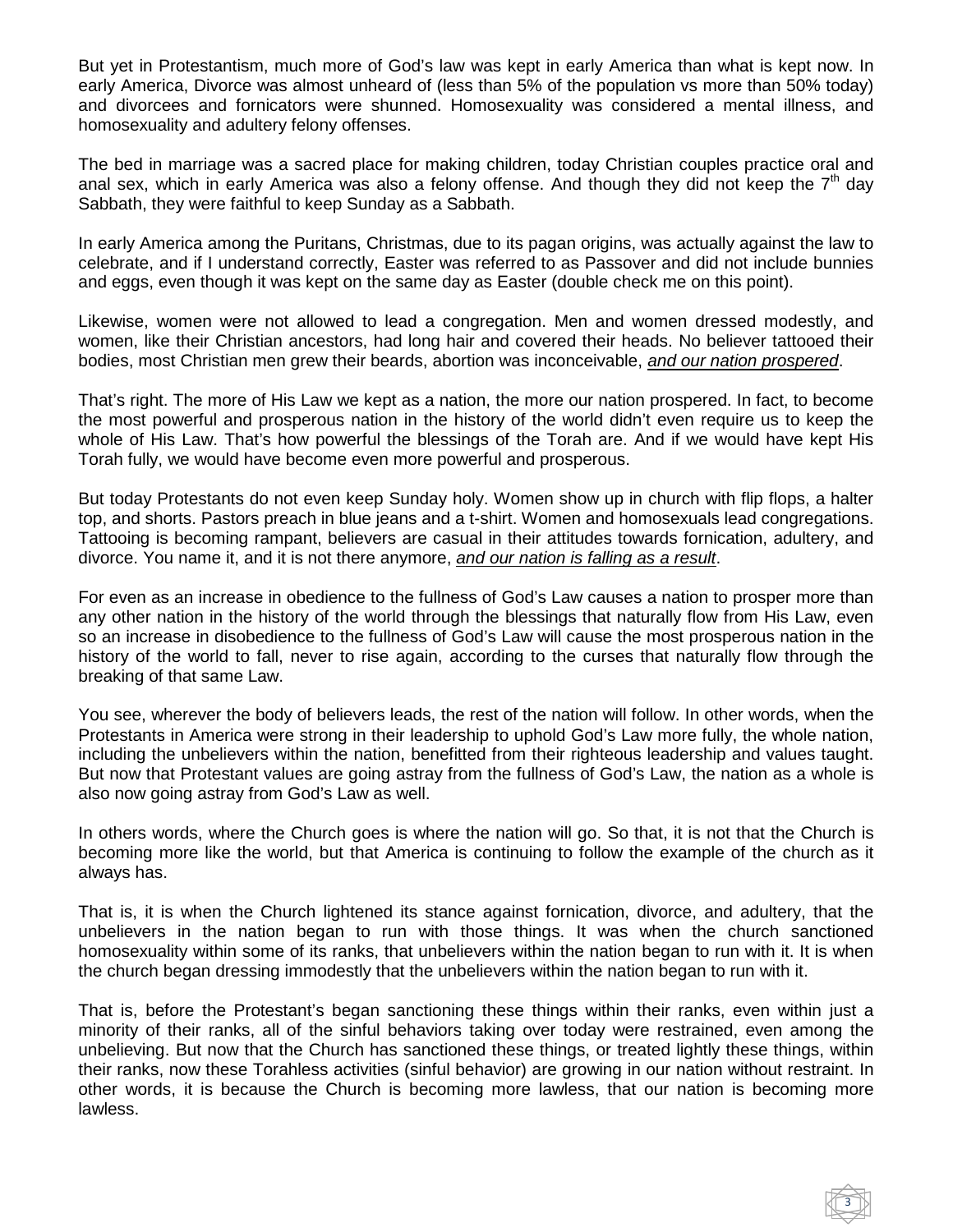So what is the place of the Torah in the life of a believer? To mature us as believers and strengthen us spiritually. To prosper us in our spiritual walk and overcome sin. To be a blessing and strength and proper example to those around us. To glorify our Father in Heaven and honor His Son instead of ourselves and Satan.

So does obedience save us. No, of course not. But obedience does naturally flow from a born again heart. But along the way, that Wicked One places all kinds of traditions and false doctrines in our path, and throws labels such as "legalistic" or "Judaizer" at people to keep them obedient to God as little as possible. For the weaker we are, the stronger his influence in the world, in our nation, and in our communities and families. And the stronger we are, the weaker he is in these domains.

**Shemot (Exodus) 23:2** states we are not to follow the majority to do wrong. And **Mattit'yahu (Matthew) 5:8,9** states that those who do traditions of men in place of the commandments of God - though honoring Him with their lips, have hearts that are far from Him.

And perhaps we are once saved always saved as they say; but if you are truly among that number then what is your walk going to look like? Are you going to be doing man's traditions in place of His commandments, or His commandments in place of man's traditions? Are you going to follow the majority or are you going to do what is right, regardless of what the majority is doing?

God's Law is opposite of Satan's and Satan's law opposite of God's. God's Law is to breaks Satan's law, and Satan's law is to break God's law. If we teach God's Law has been done away, does that now mean that if I obey God's Law that I am really now obeying Satan?

In other words, if God's Law is done away, then we are free to break it now – free to sin now. But breaking God's Law has been Satan's work from the beginning; **I Yehochanan (I John) 3:8**.

But if breaking God's law is now some evil thing to do then how come Satanists and witches, and atheists and evolutionists, are not celebrating Passover through Tabernacles throughout the world today? Why aren't they eating kosher? And doing all the "other" commandments now allegedly done away? If these things are evil now, then you would think that atheists nations throughout the would be celebrating the feasts as national holidays now.

And if Satan's law has now become God's Law, then how come Satanists and witches, and atheists and evolutionists have not forsaken these holidays if they are now God's holidays?

Why is it that now that God's law is supposedly done away, that I can now eat anything I want, except what the doctor tells me not to eat? Why is it that I am to obey God, except where my denomination forbids me to obey Him? Why is it that I am to be like "Jesus" except when I actually begin doing what Yeshua did, and looking like Yeshua looked?

Why is it that God's Law was for His people in the "Old" Testament, and is for both His people and the gentile nations of the earth in the future 1000 year Kingdom when God's Law is going to go forth from Mt. Zion; **Yesh'yahu (Isaiah) 2:2,3** but that in the interim His Law has been somehow done away, nailed to the cross, and made obsolete?

Why is it that all His people kept His Feasts before, and in the future when Yeshua reigns on earth for 1000 years that not only will His people keep the feasts at that time again; **Colossians 2:16,17** (*they are a shadow of things to come*); **I Corinthians 15:51,52 (***Day of Trumpets is known historically as the Day of the "Last Trump"***);** *but the Gentile nations throughout the earth will be keeping them at that time as well*; **Yesh'yahu (Isaiah) 66:23; Zechar'yahu (Zechariah) 14:16-19.**

And if we kept them in the past, and all of the earth is going to keep them during the 1000 year reign, then how is it that if we keep them now in the interim then we are somehow being legalistic, judaizing heretics destined to hell for nullifying His grace and allegedly trying to earn our salvation? And by the way, how does one earn a salvation they already received at the foot of the cross?

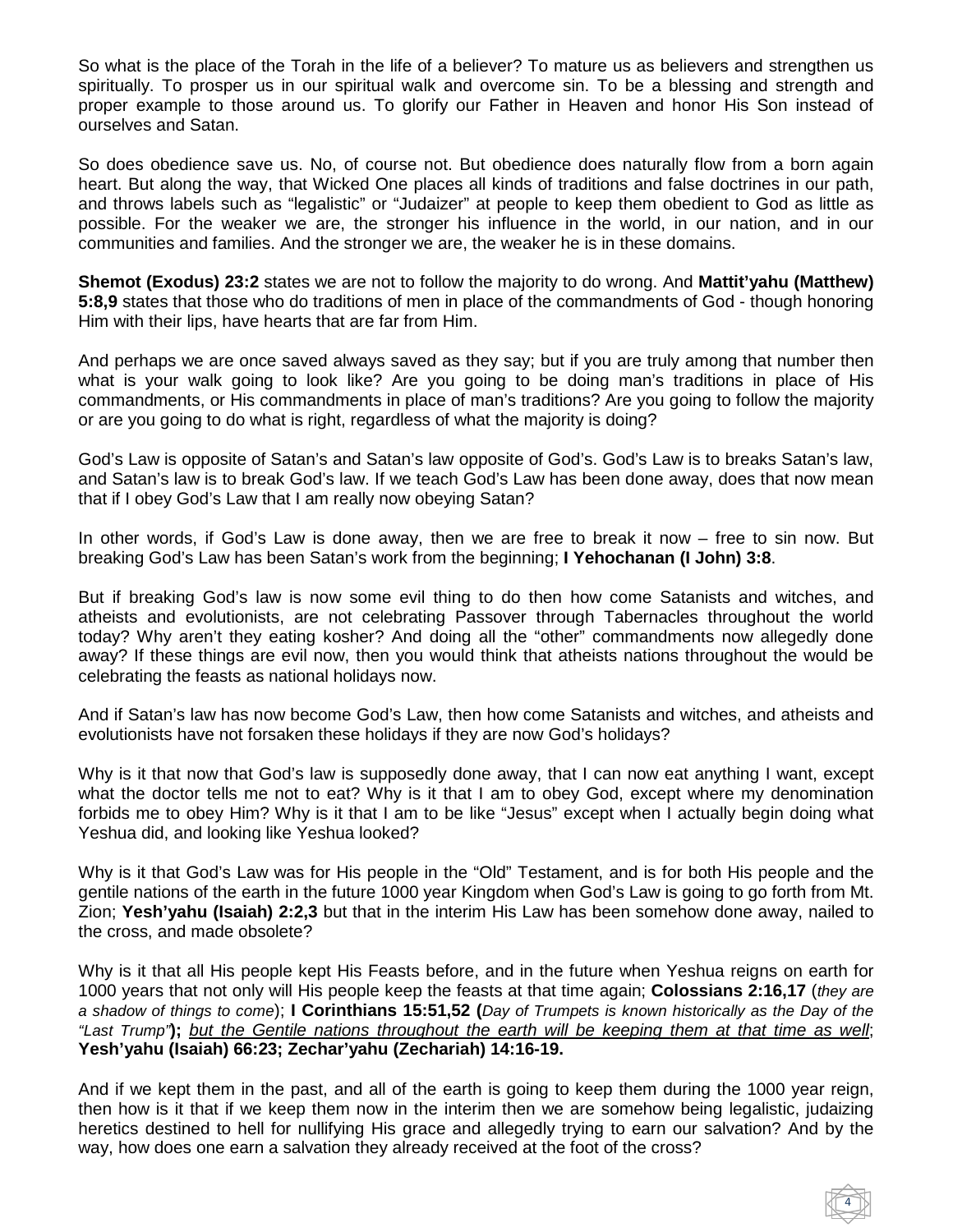How is it that obeying Him after I have been saved nullifies His grace? But that disobeying Him after being saved somehow causes His face to shine upon me?

How is it that obeying Him in the "Old" Testament resulted in forgiveness, and eternal life; **D'varim (Deuteronomy) 30:16-19**, **Yechezk'el (Ezekiel) 18 and 33**; but now it mysteriously results in unforgiveness and death? That in the "Old" covenant, and apart from the indwelling power of His Holy Spirit, that His Law was in our heart so that we could do it; **D'varim (Deuteronomy) 30:11-14**, but that now, even with the indwelling power of the Holy Spirit, it is mysteriously too difficult for anyone to keep?

The writings of Apostle Paul whom Protestants esteem most highly even stated, "What shall we say then, shall we continue to sin (to be disobedient/to break God's Law) so that His grace may abound? God forbid! For how shall we who died to sin live anymore therein?; **Romans 6:1,2** and **6:15-18**; The thought of which is echoed by John in **I Yehochanan (I John) 3:4-10**.

Do you see the contradictory nature of the Protestant/Reform Catholic positions concerning God's Law? How their positions concerning God's Law contradict plainly stated passages of Scripture, and even contradict the plainly made statements of the Emissary Shaul (Apostle Paul) - and even of Yeshua Himself; **Mattit'yahu (Matthew) 5:17-19.**

Yet, professing believers choose these contradictions over the truth all the time. But Yeshua said, that those who worship God MUST worship Him in Spirit and in Truth, for the Father is seeking such to worship Him; **Yehochanan (John) 4:22-24**. God's Law is spiritual; **Romans 7:14**. God's Law is truth; **Mizmor (Psalm) 119:142**.

And no, this is not saying that this is what one does to be saved. What it is saying is that this is the proper heart attitude towards God's Law of those who desire to be saved, and that of those who are truly saved, this will be the natural outflow of their heart as expressed in their walk.

And I think I can safely say this is a true statement for most believers – that most believers desire to be obedient - until they are confronted with any truth that their denominational doctrines and human traditions have taught and mentally conditioned them to reject.

For people naturally desire to be obedient to whatever degree necessary to conform to the expectations of their peers. And that is fine concerning the commandments of God's Law that Protestant denominations do teach and uphold. This is like **Ma'aseh (Acts) 15:18-21** where the gentiles coming into the fold were required to begin with just 4 basic commandments, and then from there to let them learn the rest of His commandments naturally over the course of time as they hear the teachings of God given through Moshe (Moses) taught in the Synagogues every Sabbath.

So the problem is not there starting point. They begin with salvation in Yeshua, which is the proper place to start, and similar the experience of the gentiles who came to faith in Acts 15. From there they taught whatever commandments of God their denomination upholds and determines are expedient for them as believers to keep. This is similar to the experience of the gentiles in Acts 15 who were given a basic set of commandments to begin their walk with.

But that is where the similarity stops – and the growing ends. For at this point, unlike the gentiles in Acts 15 who continued to learn more commandments every week, the Protestant believers as they go to church every week are only allowed to keep learning the same commandments they began with, over and over again, and are actually FORBIDDEN to learn any new ones. They are kept perpetually on milk, and never allowed to grow into spiritual adulthood through the rest of His commandments. And they conform to this expectation, because they have been conditioned to believe that what they have is all there is to learn.

We cannot be part of that number. We must be of those who continue to forsake all lies handed down to us when confronted with the Truth. To continue to crucify our flesh as we learn more of His commandments, as this is a true mark of a born again person.